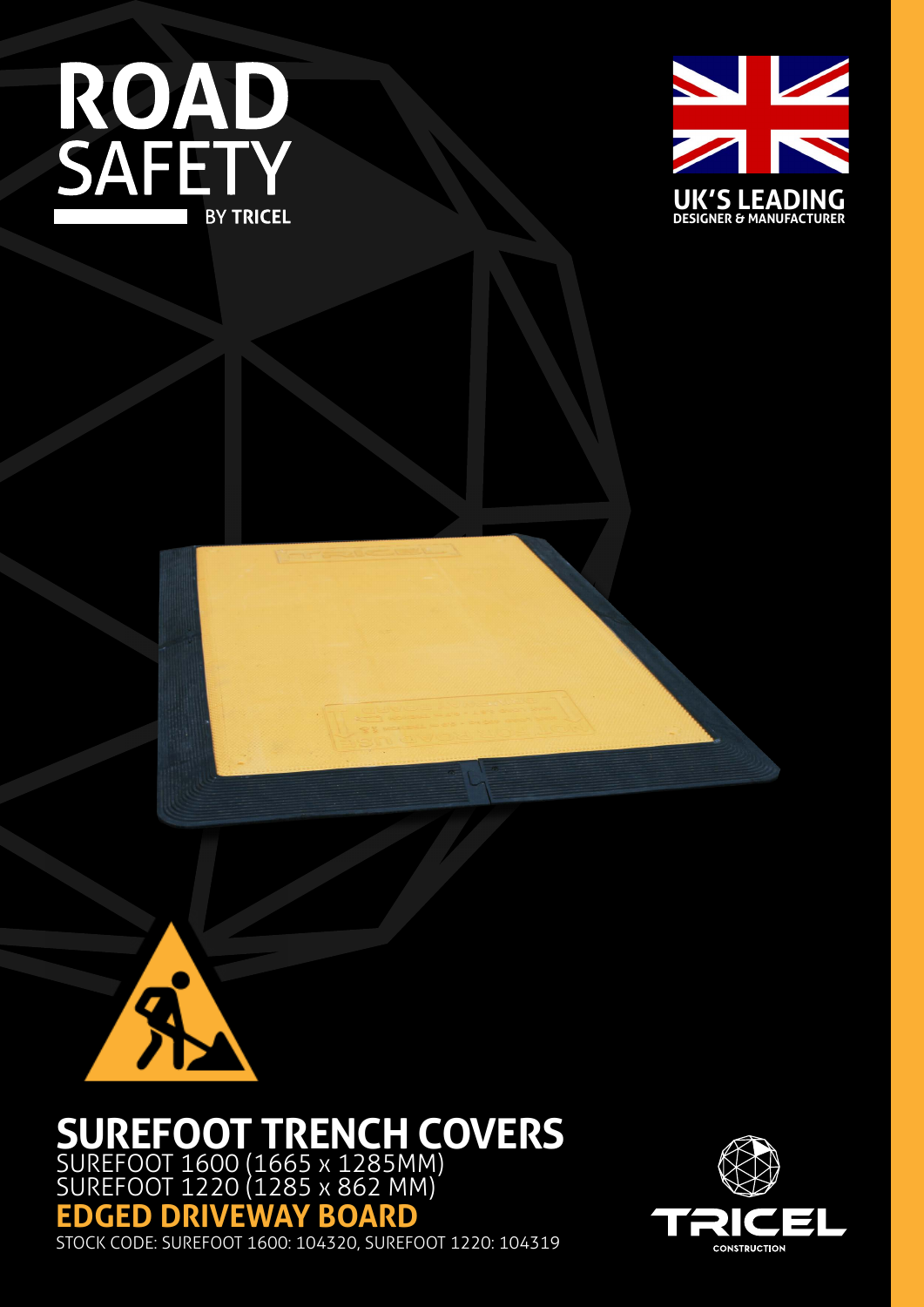#### STOCK CODE: SUREFOOT 1600: **104320** SUREFOOT 1220: **104319**

### **SUREFOOT TRENCH COVERS** SUREFOOT 1600 (1665 x 1285MM), SUREFOOT 1220 (1285 x 862MM) **EDGED DRIVEWAY BOARD**

**Designed for covering holes and trenches during maintenance, construction and repair projects.**

**Provide safe passageways for pedestrians and vehicles up to 3.5 tonnes (see load ratings on page 4).**

Top view and profile view of **SUREFOOT 1600**









**UK'S LEADING DESIGNER & MANUFACTURER**

**ROAD** 

**SAFETY** 

**BY TRICEL** 



\* Approximate dimensions. In accordance with Tricel's normal policy of product development these specifications are subject to change without notice.

Tricel (Gloucester) Ltd. - Fox House, Stonedale Road, Stonehouse, Gloucestershire, GL10 3SA, United Kingdom. **Tel:** +44 1453 791616 | **Email:** constructionsales@tricel.co.uk | **www.tricel.co.uk**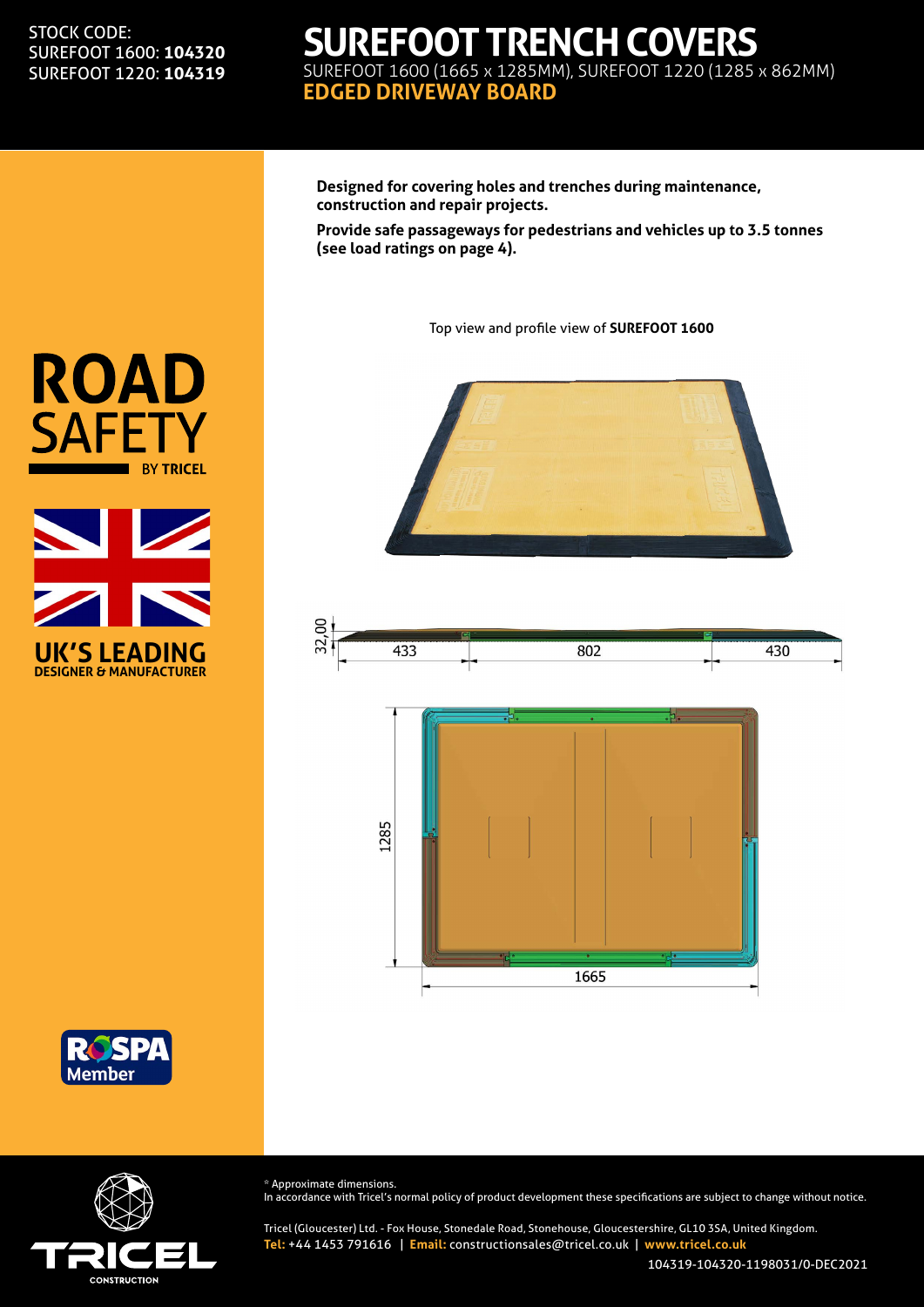#### STOCK CODE: SUREFOOT 1600 : **104320** SUREFOOT 1220 : **104319**

### **SUREFOOT TRENCH COVERS** SUREFOOT 1600 (1665 x 1285MM), SUREFOOT 1220 (1285 x 862MM) **EDGED DRIVEWAY BOARD**



Top view and profile view of **SUREFOOT 1220**











\* Approximate dimensions.

In accordance with Tricel's normal policy of product development these specifications are subject to change without notice.

Tricel (Gloucester) Ltd. - Fox House, Stonedale Road, Stonehouse, Gloucestershire, GL10 3SA, United Kingdom. **Tel:** +44 1453 791616 | **Email:** constructionsales@tricel.co.uk | **www.tricel.co.uk**